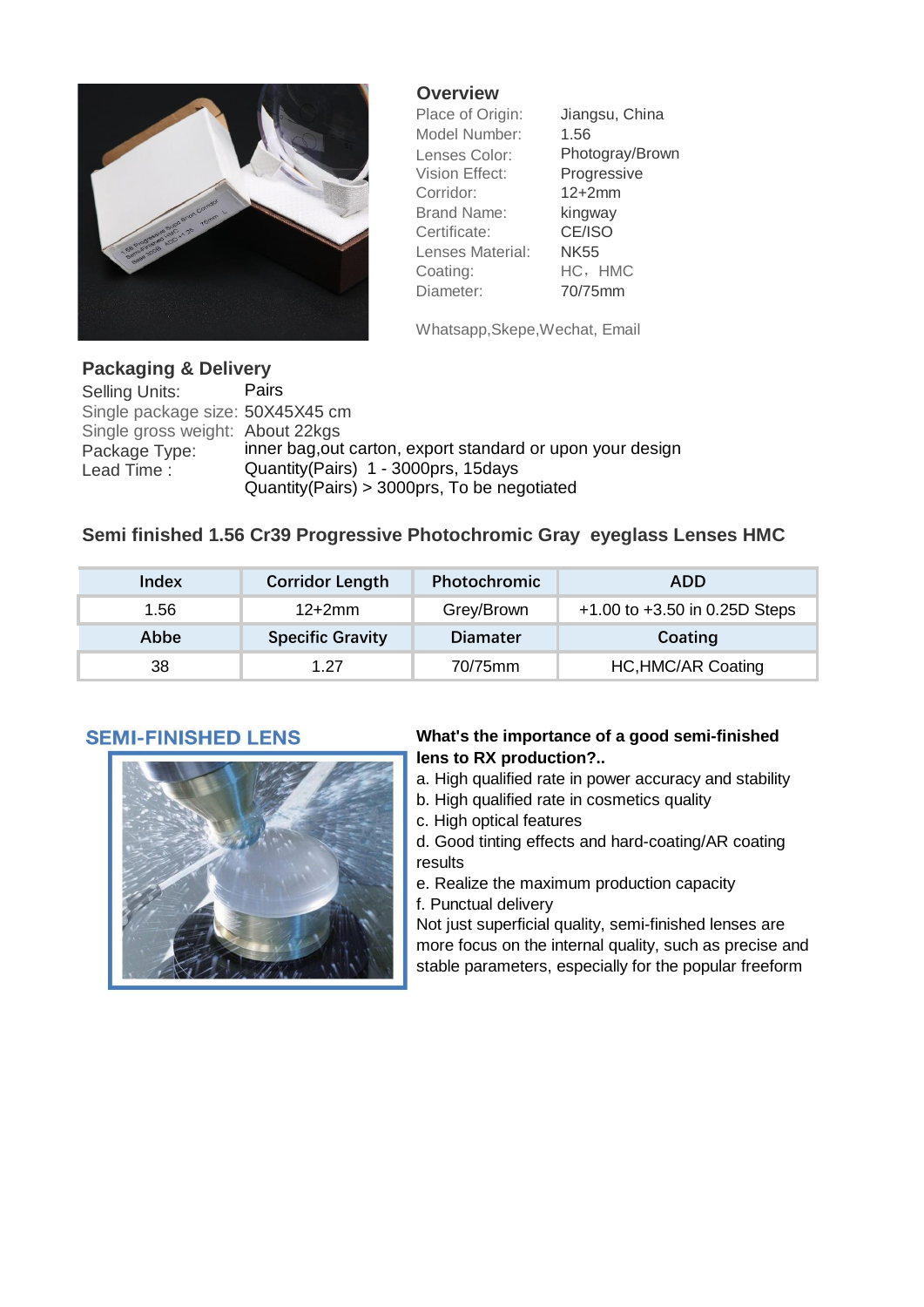#### **The Advantages Of Progressive Lenses.**

--With progressive lenses, you won't need to have more than one pair of glasses with you. You don't need to swap between your reading and regular glasses.

---Vision with progressives can seem natural. If you switch from viewing something up close to something far away, you won't get a "jump" like you would with bifocals or trifocals. So if you're driving, you can look at your dashboard, at the road, or at a sign in the distance with a smooth transition.

---They look like regular glasses. In one study, people who wore traditional bifocals were given progressive lenses to try. The study's author said most made the switch for good.





**AR Coating.**

--HC(hard coating): To protect the uncoated lenses from scratch resistance

--HMC(hard multi coated/AR coating): To protect the lens effectively from reflection, enhance functional and charity of your vision

--SHMC(super hydrophobic coating): To make the lens waterproof, antistatic, anti slip and oil resistance.

**Outstanding Color Performance..**

1.Fast speed of changing, from white to dark and vice versa.

2.Perfectly clear indoors and at night, adapting spontaneously to varying light conditions. 3.Very deep color after change, the deepest color

can be up to 75~85%. 4.Excellent color consistency before and after

change.



#### **Progressive Short Corridor.** (M.S.OPTICAL Design-Magic)

|                    |                                           | <b>In Diopter</b><br>$Terms+$ | In mm-                 |
|--------------------|-------------------------------------------|-------------------------------|------------------------|
|                    | <b>Width of Far Vision Zone</b>           | 0.5 <sub>D</sub>              | $10.4$ mm              |
|                    | (2mm above MRP)                           | 1.0 <sub>D</sub>              | $Clear \leftarrow$     |
| 17<br>17           | <b>Width of Far Vision Zone</b>           | 0.5 <sub>D</sub>              | $23.0$ mm              |
|                    | (8mm above MRP)                           | 1.0 <sub>D</sub>              | $Clear \leftarrow$     |
|                    | <b>Height of Iso-Astig. Line above</b>    | 0.5 <sub>D</sub>              | $6.8$ mm               |
| $\sim$<br>$\infty$ | 0-180 line (17mm from MRP) temporal 0.5 D |                               | 5.5 $mm+$              |
|                    | <b>Width of Reading Zone</b>              | 0.5 <sub>D</sub>              | $8.3$ mm+              |
|                    | (14mm below MRP)                          | 1.0 <sub>D</sub>              | $14.0$ mm <sup>e</sup> |
|                    | <b>Fitting Cross</b>                      | up form center                | $2.0$ mm+              |
|                    | <b>Start of Progressive above MRP</b>     |                               | $-2.0$ mm+             |
| 1.97               | <b>End of Progressive above MRP</b>       |                               | $14.0$ mm $\approx$    |
|                    | <b>Maximum Astigmatism</b>                |                               | $-2.5+$                |
|                    | <b>Corridor Width</b>                     | 0.5 <sub>D</sub>              | $4.6$ mm <sup>+</sup>  |
|                    |                                           | 1.0 <sub>D</sub>              | $8.7$ mm+              |
|                    | <b>Minimum Fitting Height</b>             |                               | $17$ mm                |

## $Index:1.56.$

**• Technical Data-**

**Availability** :